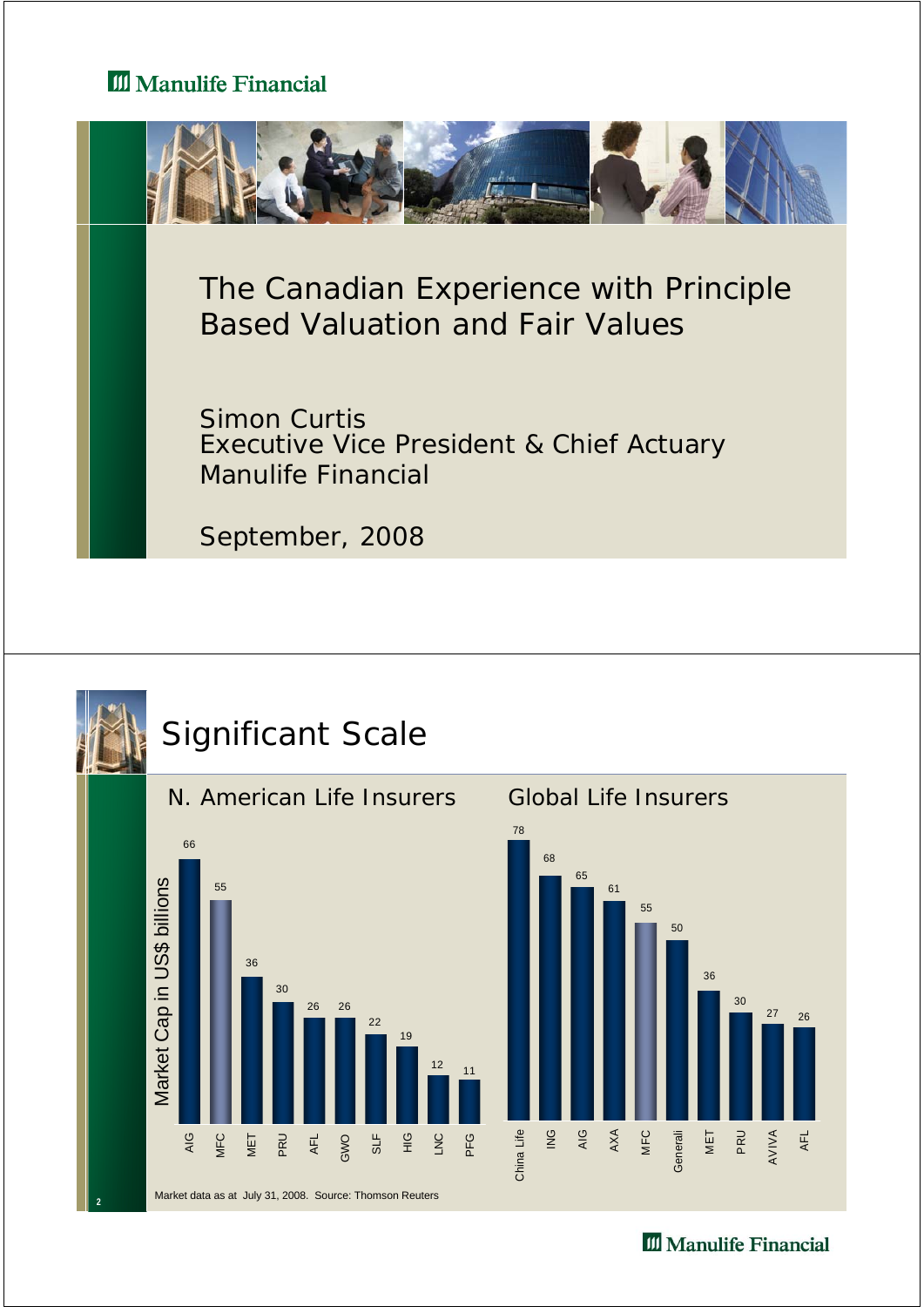

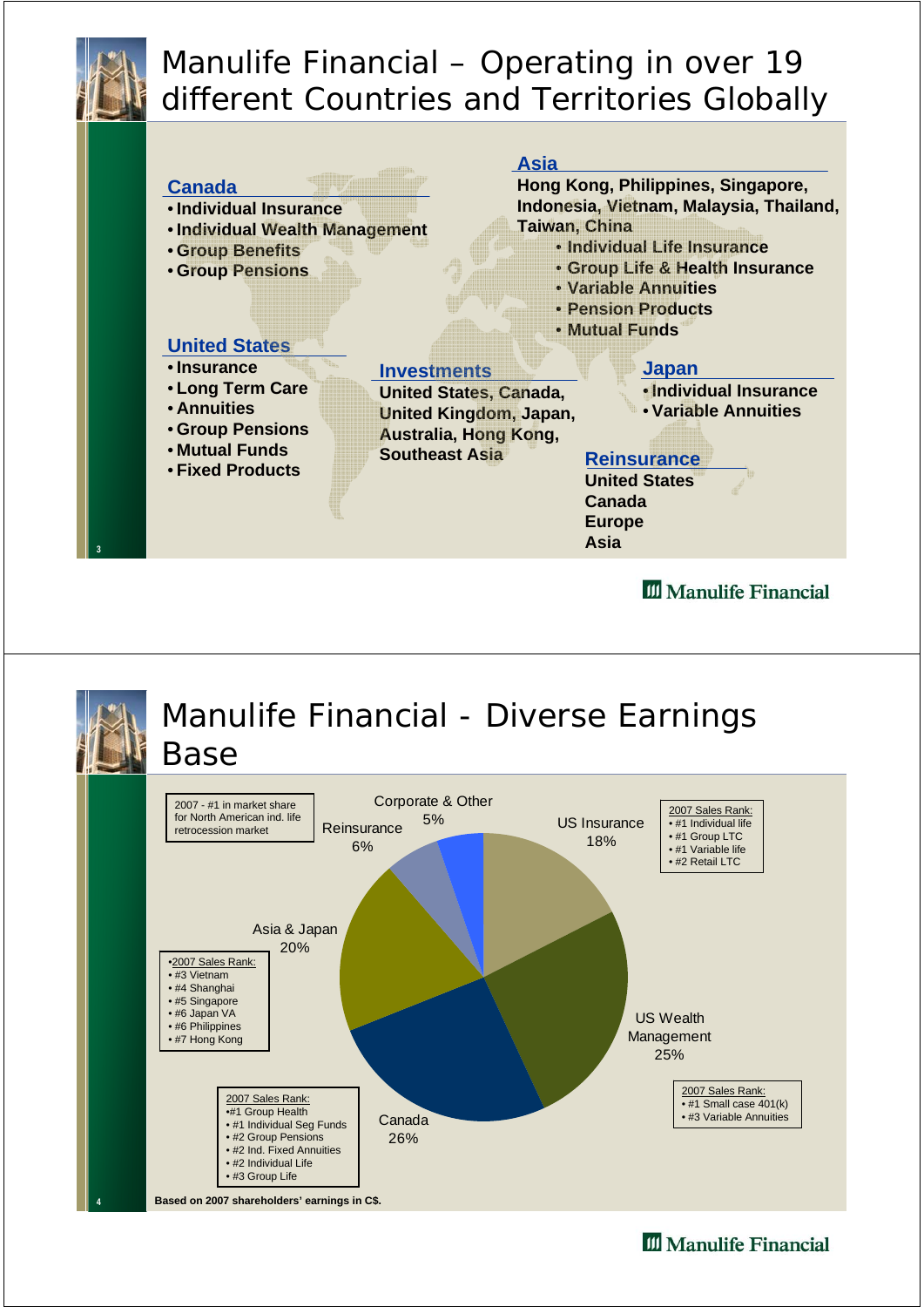# Canadian GAAP



III Manulife Financial



**6**

#### Canadian GAAP

All financial instruments (assets and liabilities) must be classified into one of the following based on intention, not type of

| Category                           | <b>Accounting Treatment</b>                                                                                                        |
|------------------------------------|------------------------------------------------------------------------------------------------------------------------------------|
| <b>Held for Trading</b>            | Fair value: gains/losses included in income<br>Cannot reclassify a financial instrument into or out<br>of this category while held |
| <b>Available for Sale</b><br>(AFS) | Fair value: unrealized gains/losses included in<br>Other Comprehensive Income (OCI)                                                |
| Held to Maturity (HTM)             | Amortized cost                                                                                                                     |

- $\triangleright$  Loans and receivables Amortized cost however subject to fair value option
- $\triangleright$  Real Estate move to fair value at 3% per quarter
- ¾ Fair Value Option (FVO) Allows an entity to designate any financial instrument as "trading" at inception
- ¾ Derivatives Fair Value: Gains/losses included in income unless part of hedge relationship
- ¾ Insurance contracts excluded and valued under CALM method prescribed by Canadian Institute of Actuaries

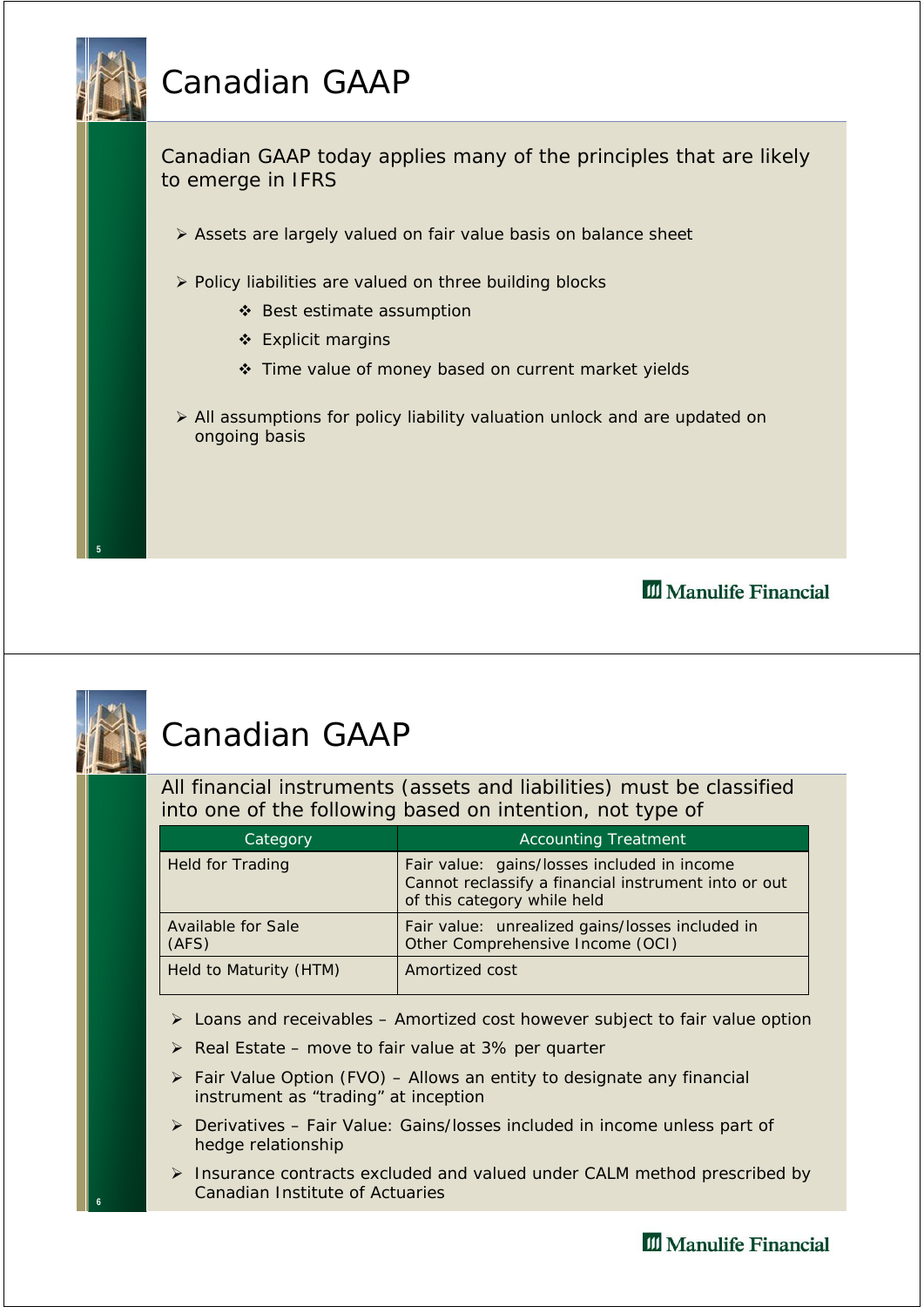## Canadian GAAP

In Practice:

**7**

**8**

- $\triangleright$  Held to maturity designation is not used because of portfolio tainting rules
- $\triangleright$  Held for trading designation is used for assets supporting liabilities to avoid accounting mismatch as liabilities must be based on balance sheet value of assets
- $\triangleright$  Available for sale designation is used for assets supporting surplus to avoid undue income volatility (unrealized gains/losses not in income)

III Manulife Financial

# Canadian Insurance Contract Valuation

¾ Basic method is CALM

#### **C**ANADIAN **A**SSET **L**IABILITY **M**ETHOD

THE POLICY LIABILITY IS THE STATEMENT VALUE OF ASSETS WHOSE CASHFLOWS ARE JUST SUFFICIENT TO SETTLE THE LIABILITY CASHELOWS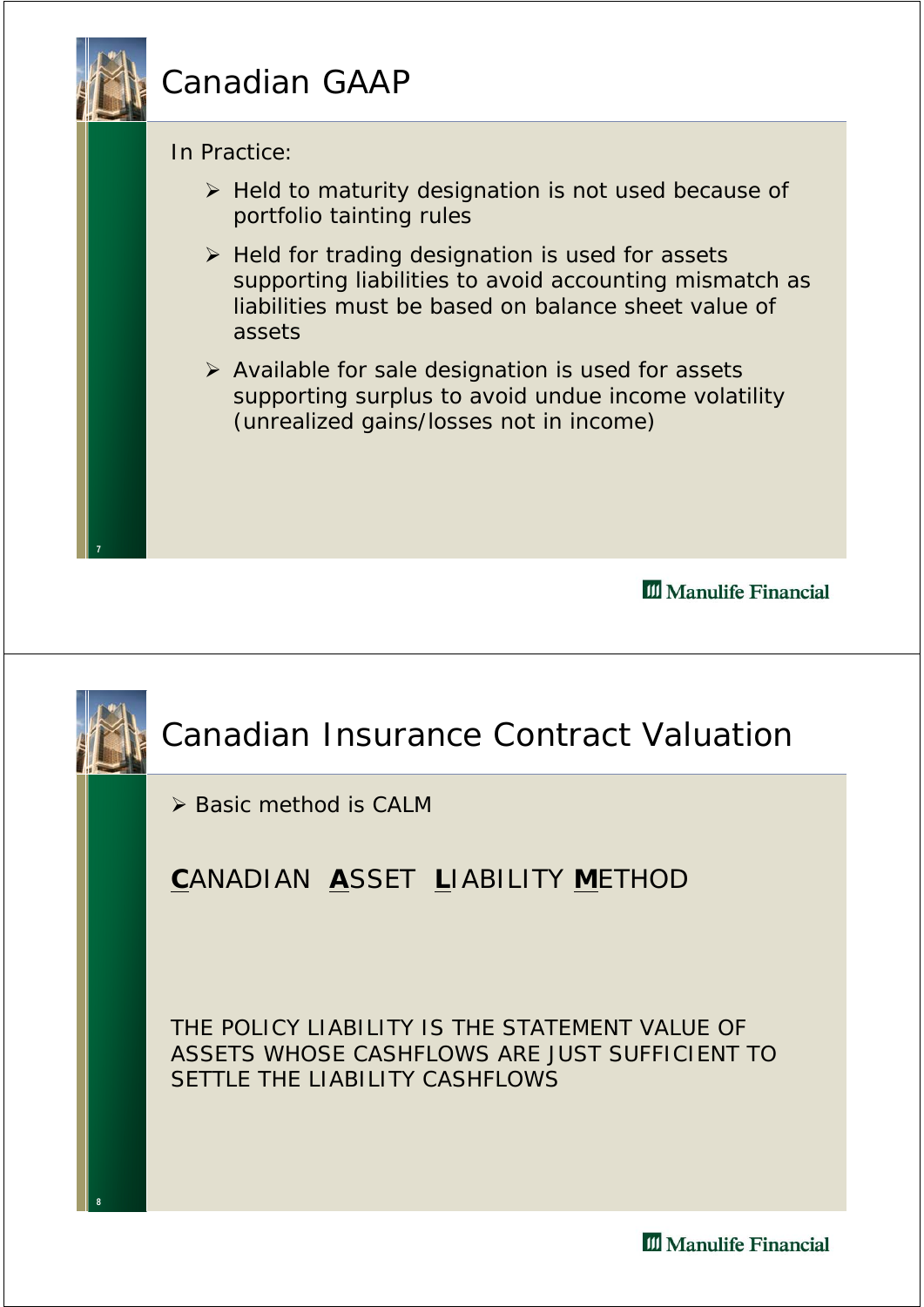



- ¾ Actuary uses judgment under professional standards to establish best estimate assumptions
- ¾ Best estimate assumptions are reviewed each period and "unlocked" as necessary to keep them consistent with current experience
- $\triangleright$  This approach is used for all key assumptions impacting liability and asset cashflows
	- Mortality/morbidity
	- ❖ Lapses/withdrawals
	- ❖ Premium persistency
	- ❖ Expenses

**10**

- ❖ Asset re-investment strategies
- ❖ Asset credit loss assumptions
- ❖ Asset non-fixed income returns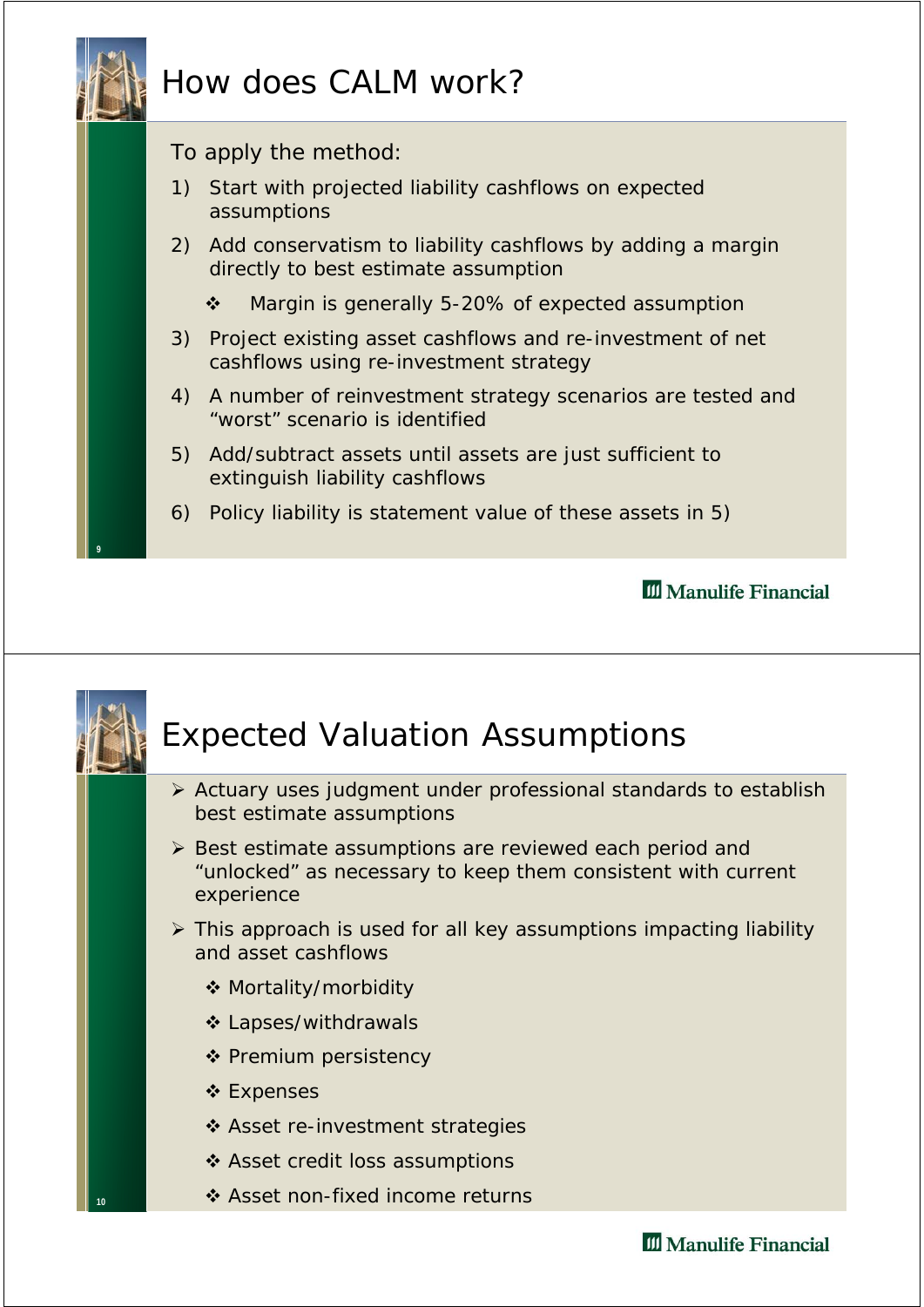

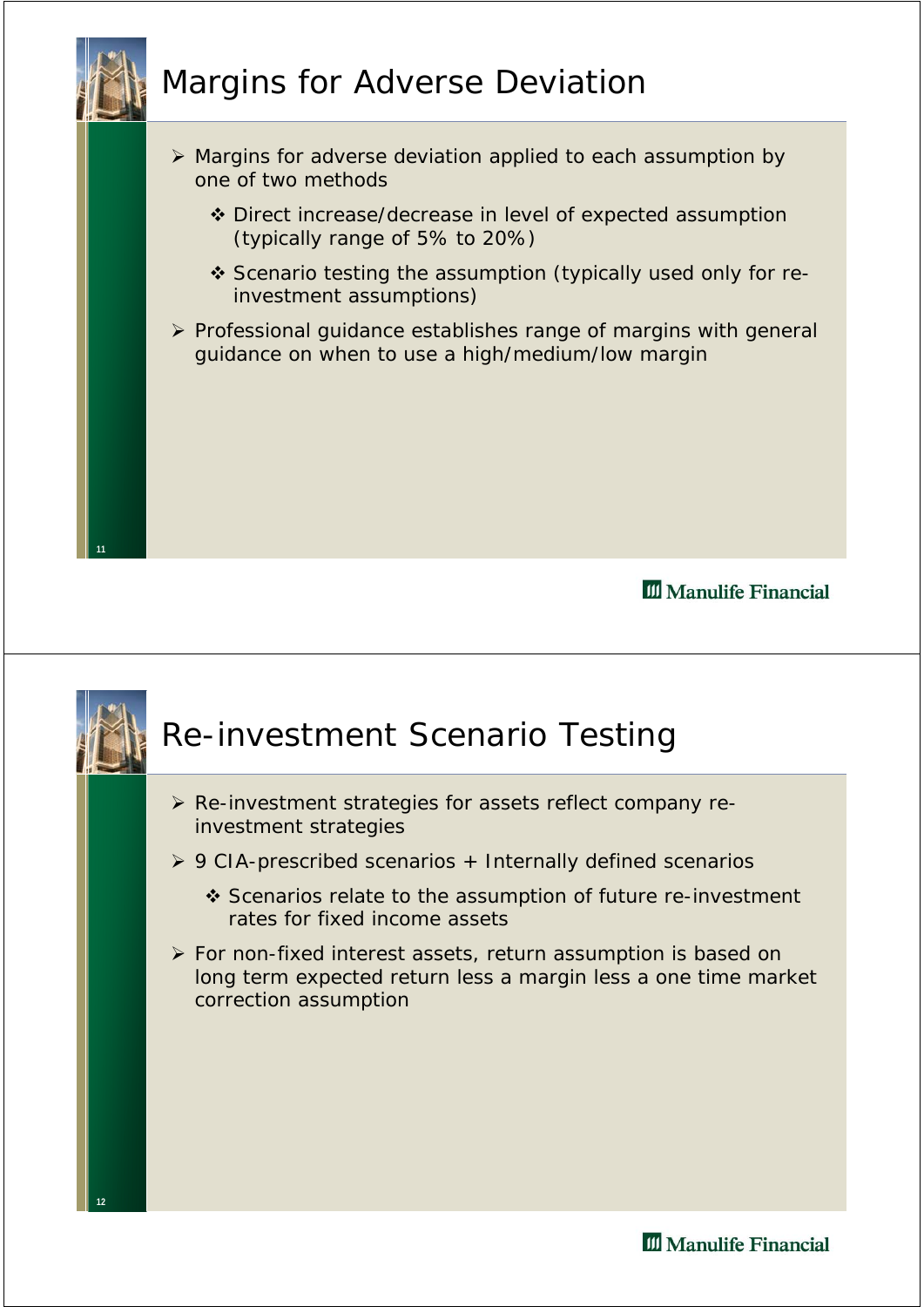#### Re-investment Strategy Testing Implications

- ¾ CGAAP valuation fully reflects returns on actual assets supporting reserves at each valuation date
	- ❖ Asset trading impacts reserves
- ¾ CGAAP valuation reflects interest rate and ALM mismatch
	- \* Impact of interest rate movements and changes in non-fixed income fair values fully reflected
- ¾ CGAAP valuation reflects asset default risk

**13**

❖ Impact of changes in credit quality fully reflected in reserves

¾ The use of insurer specific re-investment/dis-investment strategies introduces significant judgment into the valuation

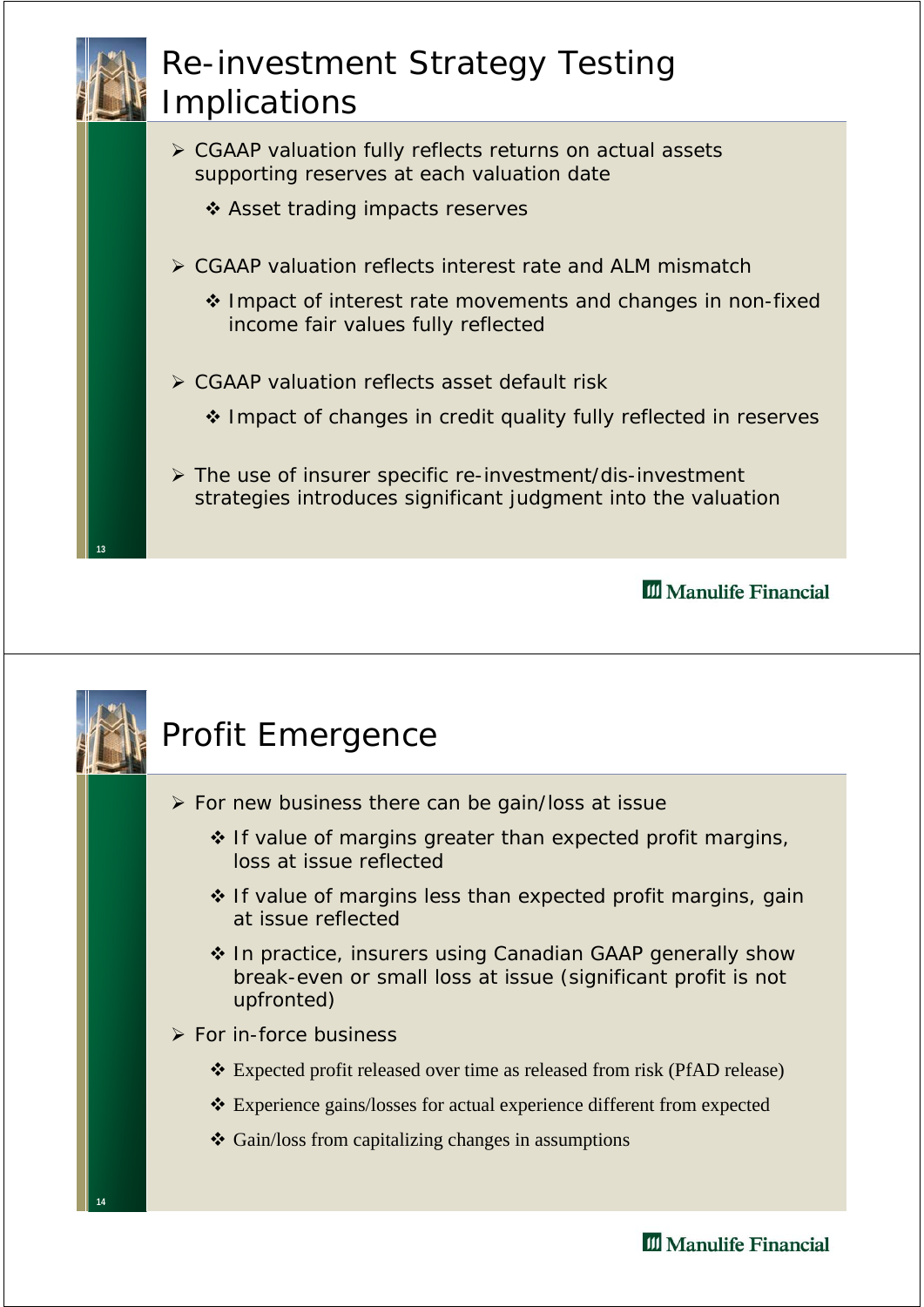

Use of current best estimate assumptions with continuous unlocking and detailed incorporation of asset/liability mismatch has several positive impacts

- 1) Improves insurer risk management by closely linking current pricing, current financial reporting and current experience
- 2) Reduces solvency risks, as "holes" are not allowed to emerge on the balance sheet
- 3) Creates a detailed focus on management of ALM risk
- 4) Results in earnings that are directly reconcilable to embedded value/value creation in the period

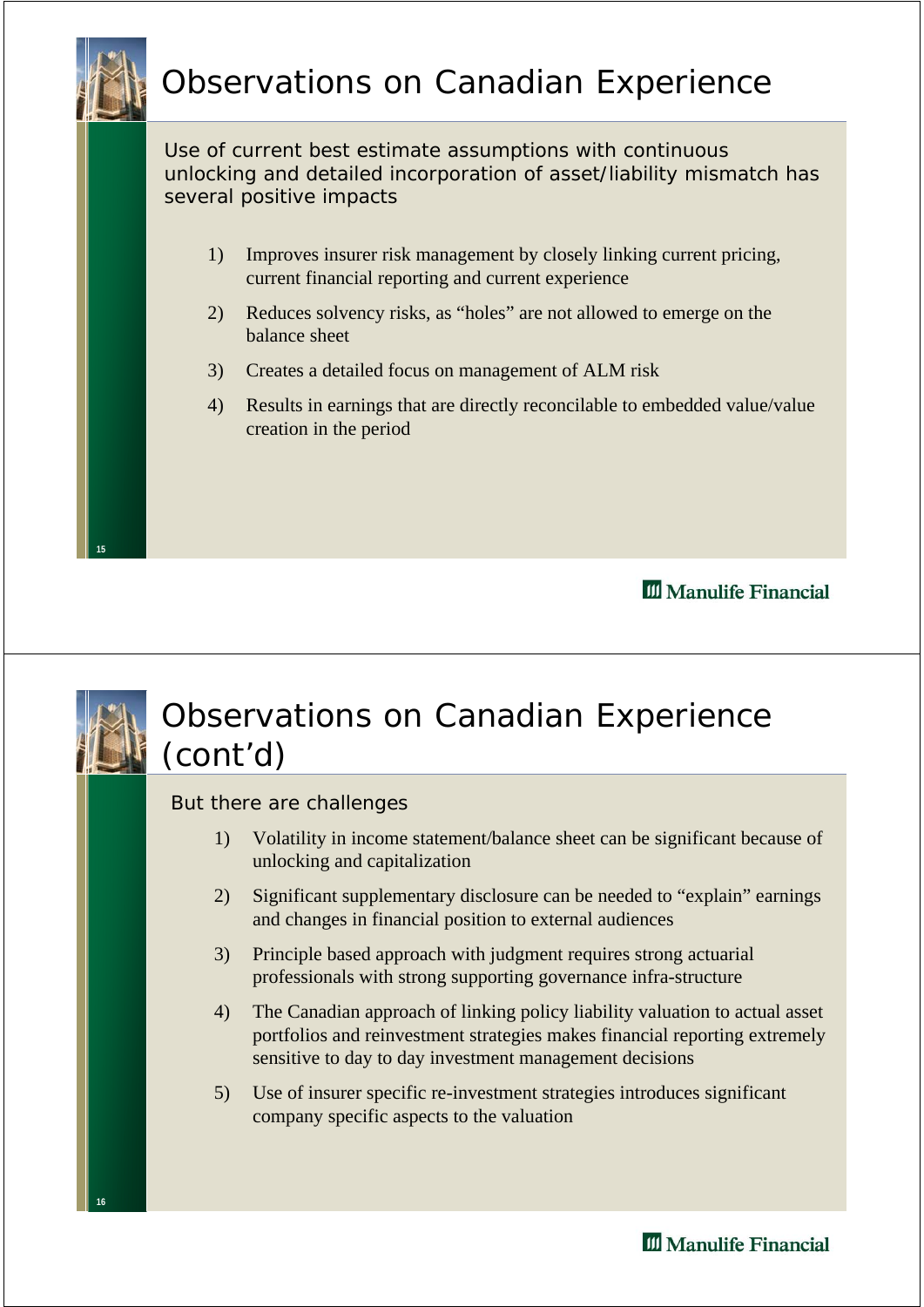

**18**

- ¾ Canadian valuation model for life insurance policy liabilities is a "principles based" and is considered by many to be most similar to emerging IFRS phase 2 model
- ¾ Framework has worked well in practice in Canada
- $\triangleright$  While there are many similarities, there are also key differences, most important of which is recognition of asset/liability interdependence in Canadian valuation model, versus independent valuation of assets/liabilities under IFRS proposals

III Manulife Financial

## Canadian GAAP vs. IASB Proposals

#### Key Similarities

- ¾ Principles based framework
- ¾ Three Building Block Approach
	- ❖ Best estimate cashflows
	- ❖ Margin for risk
	- ❖ Discounting for time value of money
- $\triangleright$  Continuously unlocking assumptions
- ¾ Gains/Loss at issue permitted [IFRS direction unclear]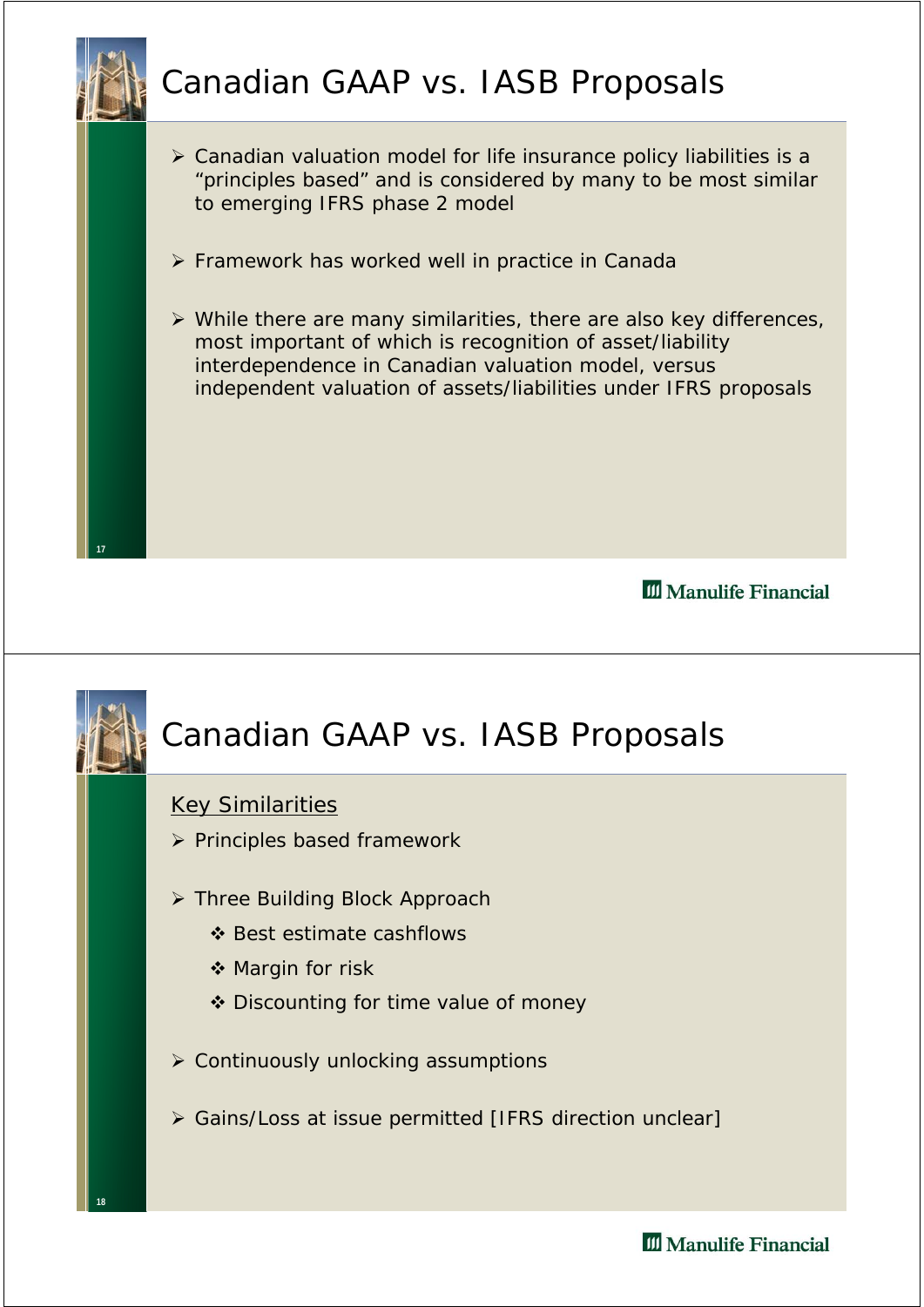

#### Canadian GAAP vs. IASB Proposals

#### Key Differences

- ¾ Treatment of asset/liability interdependence (mismatch risk)
- $\triangleright$  Discount rate used in valuation
- ¾ Exit value versus settlement value
- ¾ Exclusion of "commercial" cashflows in IASB model
- ¾ Inclusion of own credit standing in IASB model
- $\triangleright$  Margin framework
- ¾ Application to insurance contracts versus all policy related liabilities

**III** Manulife Financial



**20**

**19**

#### Comparison of CGAAP (CALM) vs. IFRS - Framework

|                                                                                                                  | <b>CGAAP</b>                                            | <b>IFRS</b>                                          |
|------------------------------------------------------------------------------------------------------------------|---------------------------------------------------------|------------------------------------------------------|
| Principles based (i.e. not rules based)                                                                          | $\sqrt{ }$                                              |                                                      |
| Prospective cashflow valuation                                                                                   |                                                         |                                                      |
| Based on best estimate cashflows plus explicit<br>margins for all key variables                                  | (value settlement<br>perspective percentile<br>margins) | (exit value perspective<br>cost of capital margins)  |
| Best estimate cashflows and margins unlock and are<br>kept current with changes capitalized in current<br>income |                                                         |                                                      |
| Gain/Loss permitted at contract inception                                                                        |                                                         |                                                      |
| Acquisition costs expensed with reserve offset to<br>extend recoverable over valuation term                      |                                                         |                                                      |
| No cash value floors                                                                                             |                                                         |                                                      |
| Use of full "commercial" cash flows in valuation                                                                 |                                                         | $\mathsf{x}$<br>(limits on discretionary<br>premium) |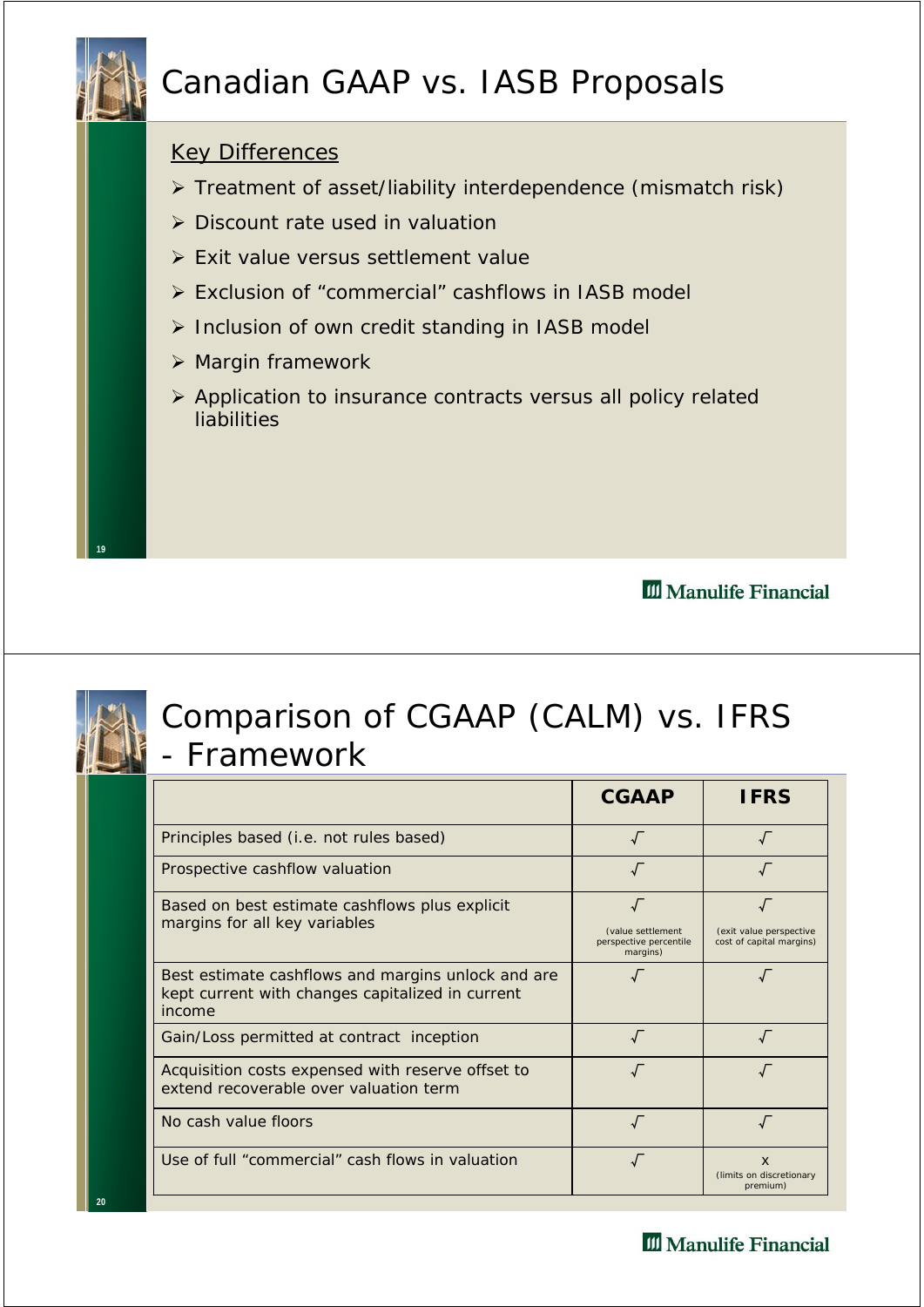#### Comparison of CGAAP (CALM) vs. IFRS - Framework (cont'd)

|                                                                      | <b>CGAAP</b>        | <b>IFRS</b>                                             |
|----------------------------------------------------------------------|---------------------|---------------------------------------------------------|
| Cost of options/guarantees reflected                                 |                     | (more rigorous)                                         |
| Valuation reflects par dividends and contract<br>adjustment features |                     | (but potentially significant<br>restrictions)           |
| Discount rates based on economics underlying<br>contract             | (asset earned rate) | $\mathbf{x}$<br>(risk free)                             |
| Liabilities include asset/liability mismatch risk                    |                     | $\boldsymbol{\mathsf{x}}$                               |
| Standard applies to all policy liabilities of insurance<br>company   |                     | $\boldsymbol{\mathsf{x}}$<br>(insurance contracts only) |
| Own credit standing adjustment to liabilities                        | $\mathsf{x}$        |                                                         |

(limits on discretionary **III** Manulife Financial



**22**

**21**

# Is IFRS A Step Forward or Backwards?

Limitations on recognition of "discretionary" future premiums under IFRS

Limitations on recognition of "pass through" or adjustability features under IFRS

Use of risk free discount rates with no direct consideration of asset/liability match

- Clear step backwards as valuation diverges from commercial reality (both settlement and exit value perspective)
- Clear step backwards as valuation diverges from commercial reality (both settlement and exit value perspective)
- Considered more "market consistent" by advocates and clearly less subjective but:
	- $\checkmark$  brings liquidation perspective market liquidity volatility into financial statements for non-liquid liabilities
	- $\checkmark$  no observable risk neutral parameters in many instances
	- $\checkmark$  ALM and assets supporting liabilities are key driver of liability profitability and hence key drive of price in true exit/ settlement calculation
- Overall Canadian actuaries would consider current proposed framework a step backwards

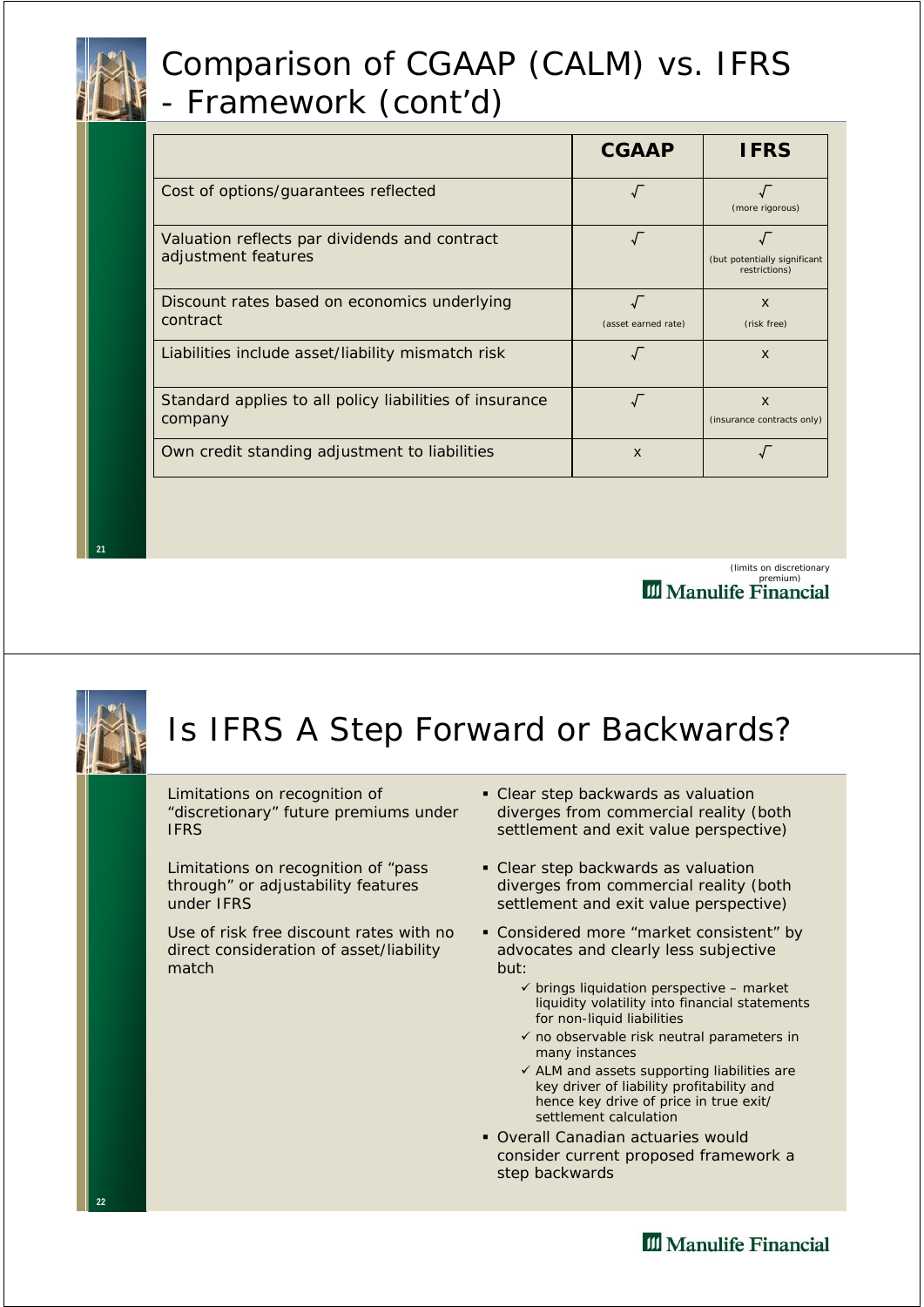## Is IFRS A Step Forward or Backwards?

Margin framework different under IFRS (cost of capital)

Own credit standing reflected in **A** step backwards IFRS valuation

- Generates more theoretical discussion than true practical concern, both with respect to profit emergence and gain/loss at issue
- 

#### CURRENT PHASE II PROPOSALS ARE CONSIDERED A STEP BACKWARDS IN A NUMBER OF AREAS

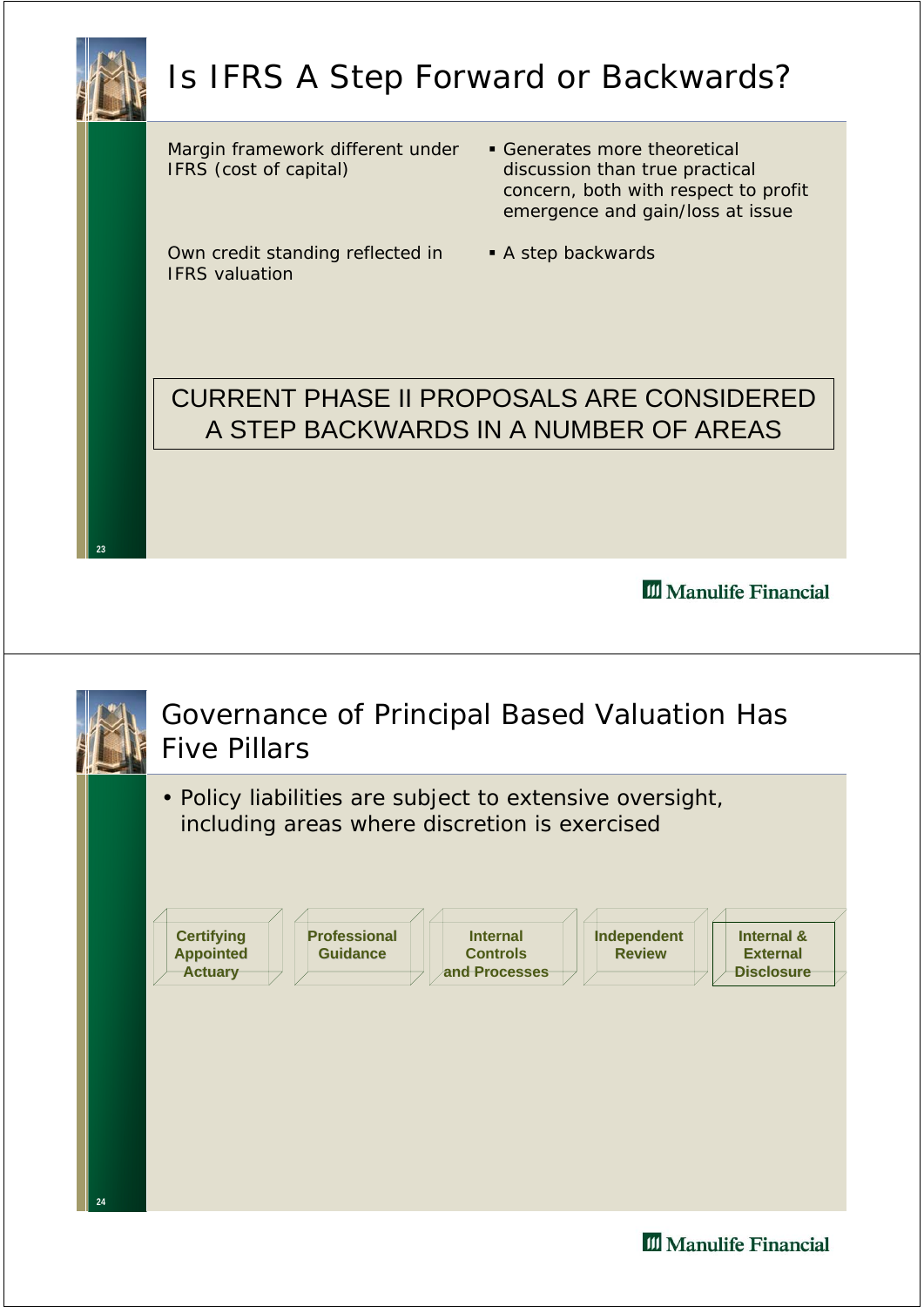# Pillar 1 – Certifying Appointed Actuary

- ¾ Company must have Appointed Actuary who oversees the actuarial valuation of policy liabilities
- ¾ Appointed Actuary must be approved by regulator (OSFI)
- ¾ Appointed Actuary must provide signed written opinion in GAAP and regulatory statements that
	- ◆ Valuation complies with accepted actuarial practice
	- ❖ Valuation makes appropriate provision for policyholder obligations
	- ❖ Financial statements fairly present results of the valuation
- ¾ In practice Appointed Actuaries are the gatekeepers of application of judgment and updating of assumptions

**25**

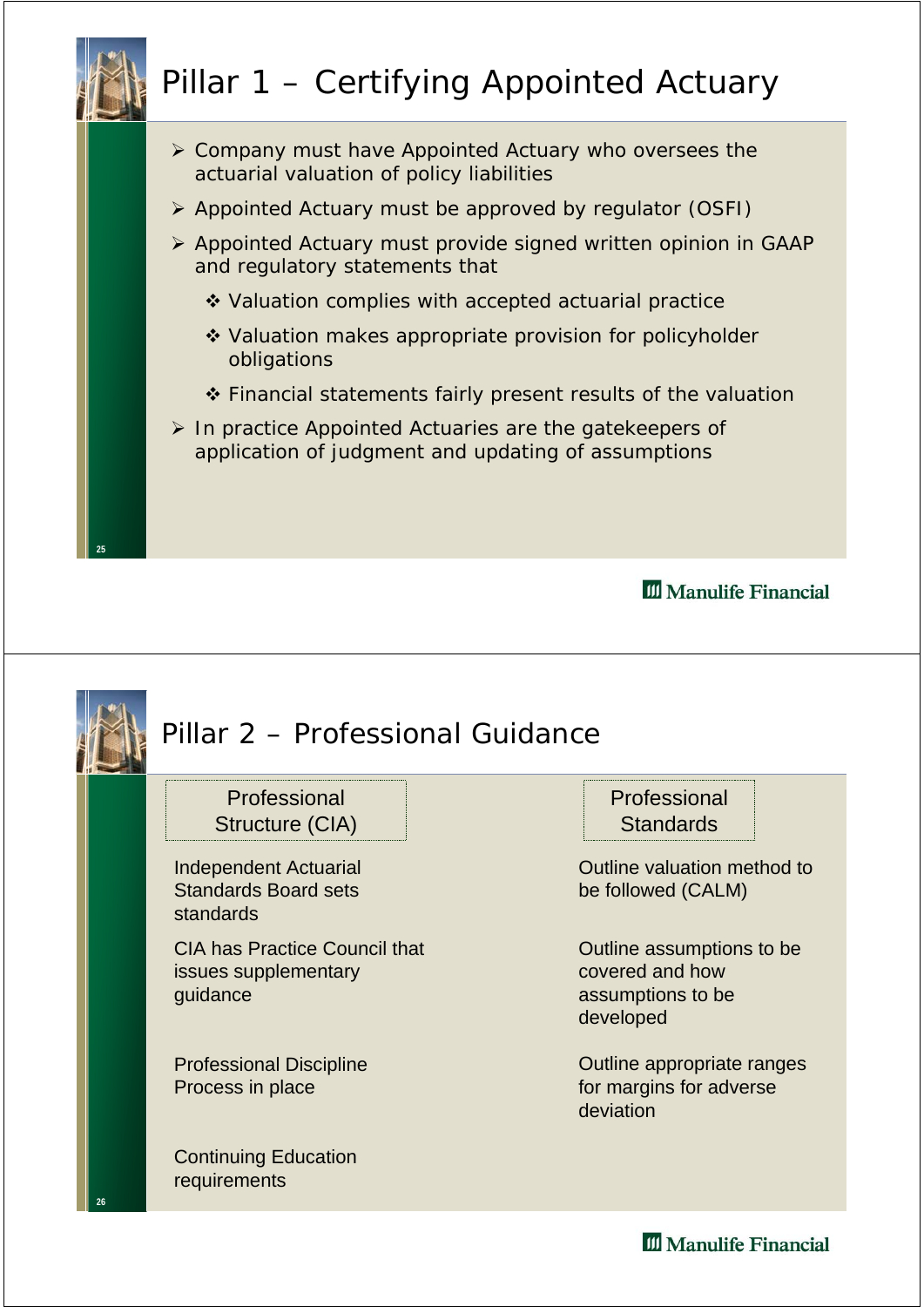

#### Pillar 3 – Internal Controls and Processes

- $\triangleright$  Chief Actuary office oversees global valuation, including valuation policies (approximately 25 professional staff)
- $\triangleright$  Valuation performed in businesses, overseen by designated valuation actuaries
- $\triangleright$  Internal policy database supplements professional guidance
- $\triangleright$  All valuation processes have documented and tested control infrastructure (equivalent to US Sarbanes-Oxley)

**III** Manulife Financial

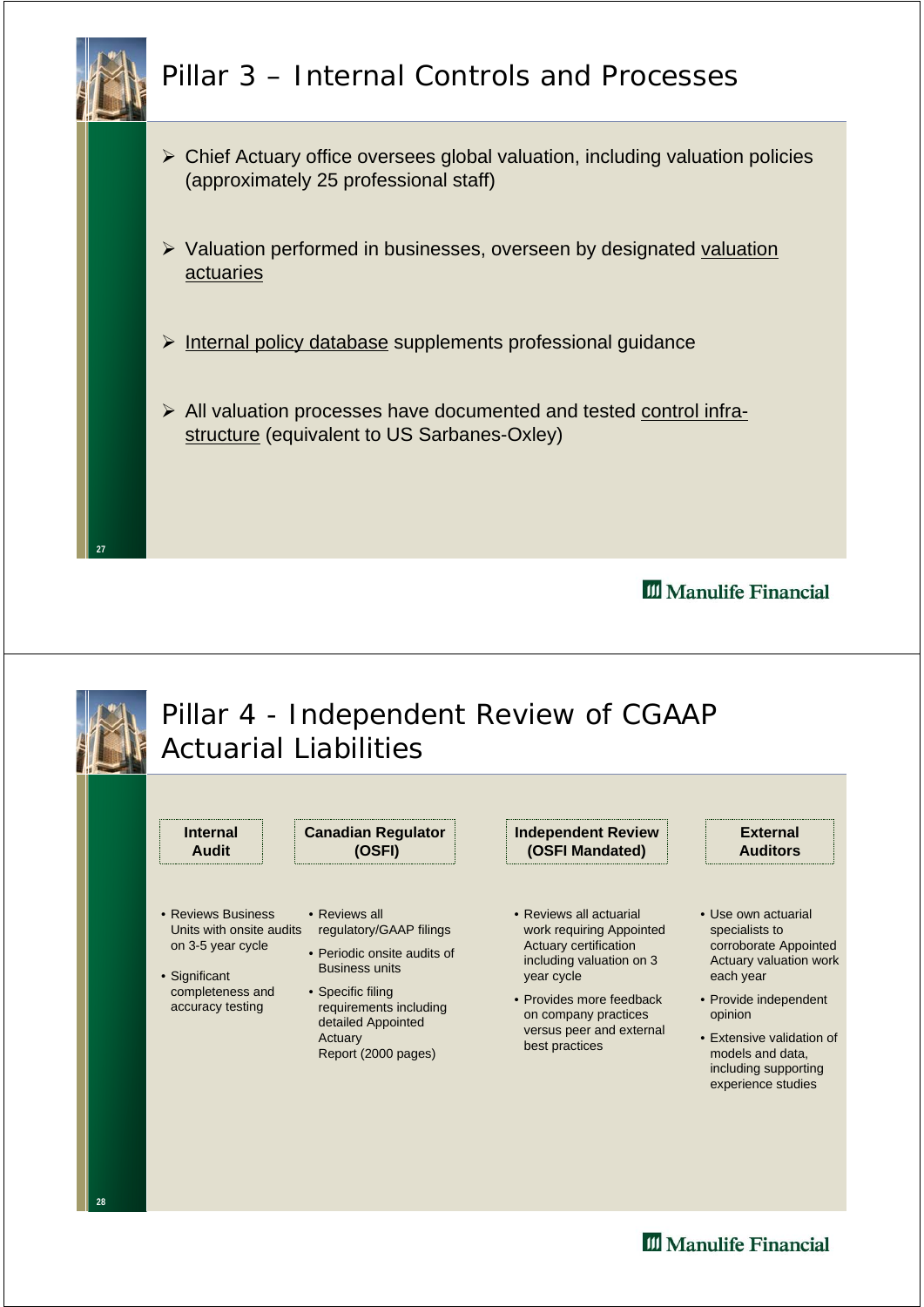#### Pillar 5 – Disclosure



**29**

**30**

¾ Quarterly Source of Earnings by geographic territory – Key disclosure Traditional Income Statement presentation is not useful to users

- ¾ Disclosure in financial statement notes or MD&A of
	- ❖ Changes in methods and assumptions
	- ❖ Valuation sensitivity to changes in assumptions
	- Level of actual versus expected experience
	- Level and composition of provisions foreclose deviation

III Manulife Financial

## Canadian Source of Earnings Disclosure

| Components of the Source Of<br>Earnings                 | <b>Explanation of Component</b>                             |  |  |  |
|---------------------------------------------------------|-------------------------------------------------------------|--|--|--|
| <b>Expected Earnings on In-force</b>                    | Risk margin release                                         |  |  |  |
| <b>Strain on New Business</b>                           | Gain/Loss on new policy<br>issuance                         |  |  |  |
| <b>Experience Gains/Losses</b>                          | Actual - Expected experience<br>on Policyholder liabilities |  |  |  |
| Management Actions and<br><b>Changes in Assumptions</b> | Capitalized impact of changes<br>in actuarial assumptions   |  |  |  |
| Earnings on Surplus                                     | Interest and other income on<br>surplus assets              |  |  |  |
| <b>Income Taxes</b>                                     | Tax effect of above items                                   |  |  |  |
| Net Income attributable to Shareholders                 |                                                             |  |  |  |